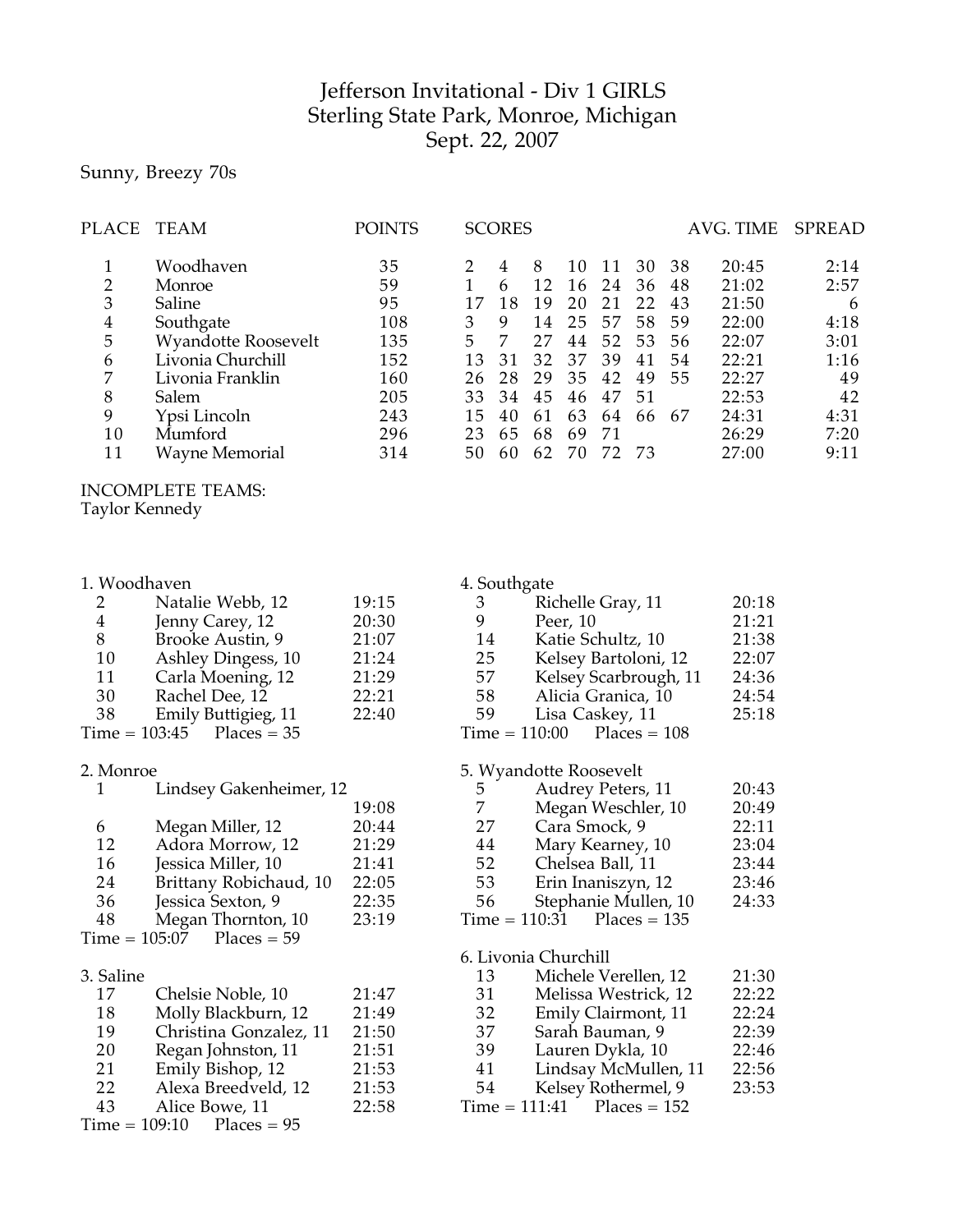|                 | 7. Livonia Franklin                                  |                 |           |
|-----------------|------------------------------------------------------|-----------------|-----------|
| 26<br>28        | Brittany Dilley, 10<br>Megan McPherson, 9            | 22:09<br>22:14  |           |
| 29              | Mallory Church, 9                                    | 22:19           |           |
| 35              | Victoria Church, 10                                  | 22:32           |           |
| 42              | Tiffany VanOrden, 10                                 | 22:58           |           |
| 49              | Kelly Walblay, 9                                     | 23:23           |           |
|                 |                                                      |                 |           |
| 55              | Kelsey Kaplan, 12<br>$Time = 112:12$ Places = 160    | 24:02           |           |
|                 |                                                      |                 |           |
| 8. Salem        |                                                      |                 |           |
| 33              | Kristina Klusek, 9                                   | 22:27           |           |
| 34              | Alex McHugh, 10                                      | 22:28           |           |
| 45              | Jessica Battle, 11                                   | 23:09           |           |
| 46              | Alyssa Calkin, 9                                     | 23:09           |           |
| 47              | Kortney Marsh, 11                                    | 23:09           |           |
| 51              | Pheobe VanHoof, 9                                    | 23:38           |           |
|                 | $Time = 114:22$ Places = 205                         |                 |           |
| 9. Ypsi Lincoln |                                                      |                 |           |
| 15              | Allie Hadley, 9                                      | 21:40           |           |
| 40              | Alexa Geider, 9                                      | 22:51           |           |
| 61              | Erica Walters, 11                                    | 25:50           |           |
| 63              | Amanda Music, 10                                     | 26:03           |           |
| 64              | Phylicia Zeestraten, 12                              | 26:11           |           |
| 66              | Sam Pace, 10                                         | 26:24           |           |
| 67              | Allison Chan, 10                                     | 26:46           |           |
|                 | $Time = 122:35$ Places = 243                         |                 |           |
|                 |                                                      |                 |           |
| 10. Mumford     |                                                      |                 |           |
| 23              | Dominque Brown, 12                                   | 21:57           |           |
| 65              | Jasmin Beaverly, 10                                  | 26:15           |           |
| 68              | Chelsea McGiver, 12                                  | 27:25           |           |
| 69              | Kelli Littlejohn, 9                                  | 27:27           |           |
| 71              | Shariah Pinkston, 12<br>$Time = 132:21$ Places = 296 | 29:17           |           |
|                 |                                                      |                 |           |
|                 | 11. Wayne Memorial                                   |                 |           |
| 50              | Melissa Smith, 12                                    | 23:26           |           |
| 60              | Claire Moro, 12                                      | 25:30           |           |
| 62              | Esmerelda Rivera, 11                                 | 25:59           |           |
| 70              | Chelsea Gilbert, 11                                  | 27:28           |           |
| 72              | Lalita Hayes, 10                                     | 32:37           |           |
| 73              | Haley Hayes, 11                                      | 33:20           |           |
| $Time = 135:00$ | $Places = 314$                                       |                 |           |
|                 |                                                      |                 |           |
|                 | <b>TEAM</b>                                          |                 |           |
|                 | PLACE SCORE                                          | <b>FINISHER</b> | TIME TEAM |

|                |   | Lindsey Gakenheimer, 12 |                           |
|----------------|---|-------------------------|---------------------------|
|                |   |                         | 19:08 Monroe              |
|                |   | Natalie Webb, 12        | 19:15 Woodhaven           |
| 3              | 3 | Richelle Gray, 11       | 20:18 Southgate           |
| $\overline{4}$ | 4 | Jenny Carey, 12         | 20:30 Woodhaven           |
| -5             | 5 | Audrey Peters, 11       | 20:43 Wyandotte Roosevelt |
| 6              | 6 | Megan Miller, 12        | 20:44 Monroe              |
|                | 7 | Megan Weschler, 10      | 20:49 Wyandotte Roosevelt |
|                |   |                         |                           |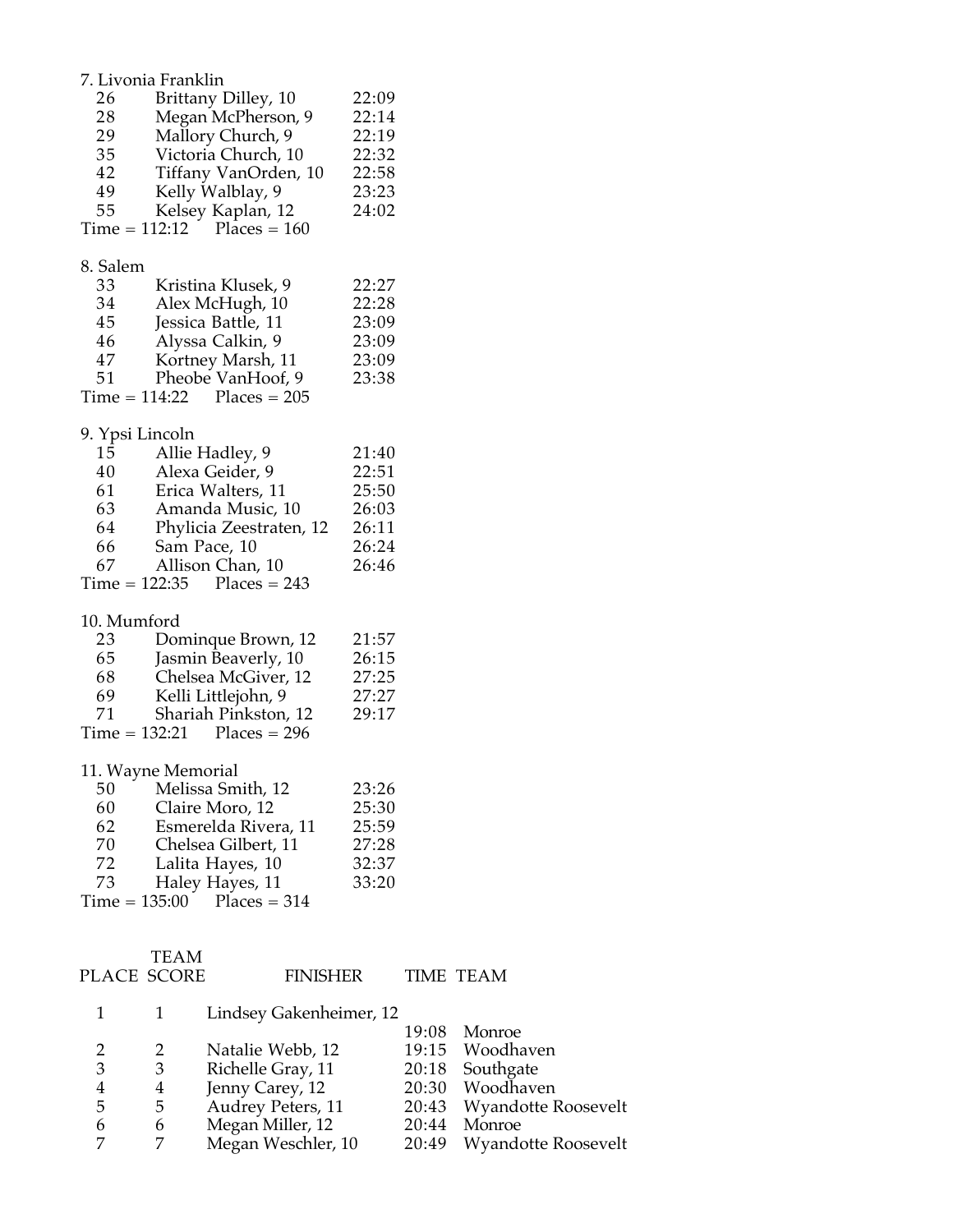| 8  | 8  | Brooke Austin, 9                        | 21:07 | Woodhaven                  |
|----|----|-----------------------------------------|-------|----------------------------|
| 9  | 9  | Peer, 10                                | 21:21 | Southgate                  |
| 10 | 10 | Ashley Dingess, 10                      | 21:24 | Woodhaven                  |
| 11 | 11 | Carla Moening, 12                       | 21:29 | Woodhaven                  |
| 12 | 12 | Adora Morrow, 12                        | 21:29 | Monroe                     |
| 13 | 13 | Michele Verellen, 12                    | 21:30 | Livonia Churchill          |
| 14 | 14 | Katie Schultz, 10                       | 21:38 | Southgate                  |
| 15 | 15 | Allie Hadley, 9                         | 21:40 | Ypsi Lincoln               |
| 16 | 16 | Jessica Miller, 10                      | 21:41 | Monroe                     |
| 17 | 17 | Chelsie Noble, 10                       | 21:47 | Saline                     |
| 18 | 18 | Molly Blackburn, 12                     | 21:49 | Saline                     |
| 19 | 19 | Christina Gonzalez, 11                  | 21:50 | Saline                     |
| 20 | 20 | Regan Johnston, 11                      | 21:51 | Saline                     |
| 21 | 21 |                                         | 21:53 | Saline                     |
| 22 | 22 | Emily Bishop, 12<br>Alexa Breedveld, 12 | 21:53 | Saline                     |
|    |    |                                         | 21:57 |                            |
| 23 | 23 | Dominque Brown, 12                      |       | Mumford                    |
| 24 | 24 | Brittany Robichaud, 10                  | 22:05 | Monroe                     |
| 25 | 25 | Kelsey Bartoloni, 12                    | 22:07 | Southgate                  |
| 26 | 26 | Brittany Dilley, 10                     | 22:09 | Livonia Franklin           |
| 27 | 27 | Cara Smock, 9                           | 22:11 | Wyandotte Roosevelt        |
| 28 | 28 | Megan McPherson, 9                      | 22:14 | Livonia Franklin           |
| 29 | 29 | Mallory Church, 9                       | 22:19 | Livonia Franklin           |
| 30 | 30 | Rachel Dee, 12                          | 22:21 | Woodhaven                  |
| 31 | 31 | Melissa Westrick, 12                    | 22:22 | Livonia Churchill          |
| 32 | 32 | Emily Clairmont, 11                     | 22:24 | Livonia Churchill          |
| 33 | 33 | Kristina Klusek, 9                      | 22:27 | Salem                      |
| 34 | 34 | Alex McHugh, 10                         | 22:28 | Salem                      |
| 35 | 35 | Victoria Church, 10                     | 22:32 | Livonia Franklin           |
| 36 | 36 | Jessica Sexton, 9                       | 22:35 | Monroe                     |
| 37 | 37 | Sarah Bauman, 9                         | 22:39 | Livonia Churchill          |
| 38 | 38 | Emily Buttigieg, 11                     | 22:40 | Woodhaven                  |
| 39 | 39 | Lauren Dykla, 10                        | 22:46 | Livonia Churchill          |
| 40 | 40 | Alexa Geider, 9                         | 22:51 | Ypsi Lincoln               |
| 41 | 41 | Lindsay McMullen, 11                    | 22:56 | Livonia Churchill          |
| 42 | 42 | Tiffany VanOrden, 10                    | 22:58 | Livonia Franklin           |
| 43 | 43 | Alice Bowe, 11                          | 22:58 | Saline                     |
| 44 | 44 | Mary Kearney, 10                        | 23:04 | <b>Wyandotte Roosevelt</b> |
| 45 | 45 | Jessica Battle, 11                      | 23:09 | Salem                      |
| 46 | 46 | Alyssa Calkin, 9                        | 23:09 | Salem                      |
| 47 | 47 | Kortney Marsh, 11                       | 23:09 | Salem                      |
| 48 | 48 | Megan Thornton, 10                      | 23:19 | Monroe                     |
| 49 | 49 | Kelly Walblay, 9                        | 23:23 | Livonia Franklin           |
| 50 | 50 | Melissa Smith, 12                       | 23:26 | Wayne Memorial             |
| 51 | 51 | Pheobe VanHoof, 9                       | 23:38 | Salem                      |
| 52 | 52 | Chelsea Ball, 11                        | 23:44 | Wyandotte Roosevelt        |
| 53 | 53 | Erin Inaniszyn, 12                      | 23:46 | Wyandotte Roosevelt        |
| 54 | 54 | Kelsey Rothermel, 9                     | 23:53 | Livonia Churchill          |
| 55 | 55 | Kelsey Kaplan, 12                       | 24:02 | Livonia Franklin           |
| 56 | 56 | Stephanie Mullen, 10                    | 24:33 | Wyandotte Roosevelt        |
| 57 | 57 | Kelsey Scarbrough, 11                   | 24:36 | Southgate                  |
| 58 | 58 | Alicia Granica, 10                      | 24:54 | Southgate                  |
| 59 | 59 | Lisa Caskey, 11                         | 25:18 | Southgate                  |
| 60 | 60 | Claire Moro, 12                         | 25:30 | Wayne Memorial             |
| 61 | 61 | Erica Walters, 11                       | 25:50 | Ypsi Lincoln               |
| 62 | 62 | Esmerelda Rivera, 11                    | 25:59 | Wayne Memorial             |
| 63 | 63 | Amanda Music, 10                        | 26:03 | Ypsi Lincoln               |
| 64 | 64 | Phylicia Zeestraten, 12                 | 26:11 | Ypsi Lincoln               |
| 65 | 65 | Jasmin Beaverly, 10                     | 26:15 | Mumford                    |
|    |    |                                         |       |                            |